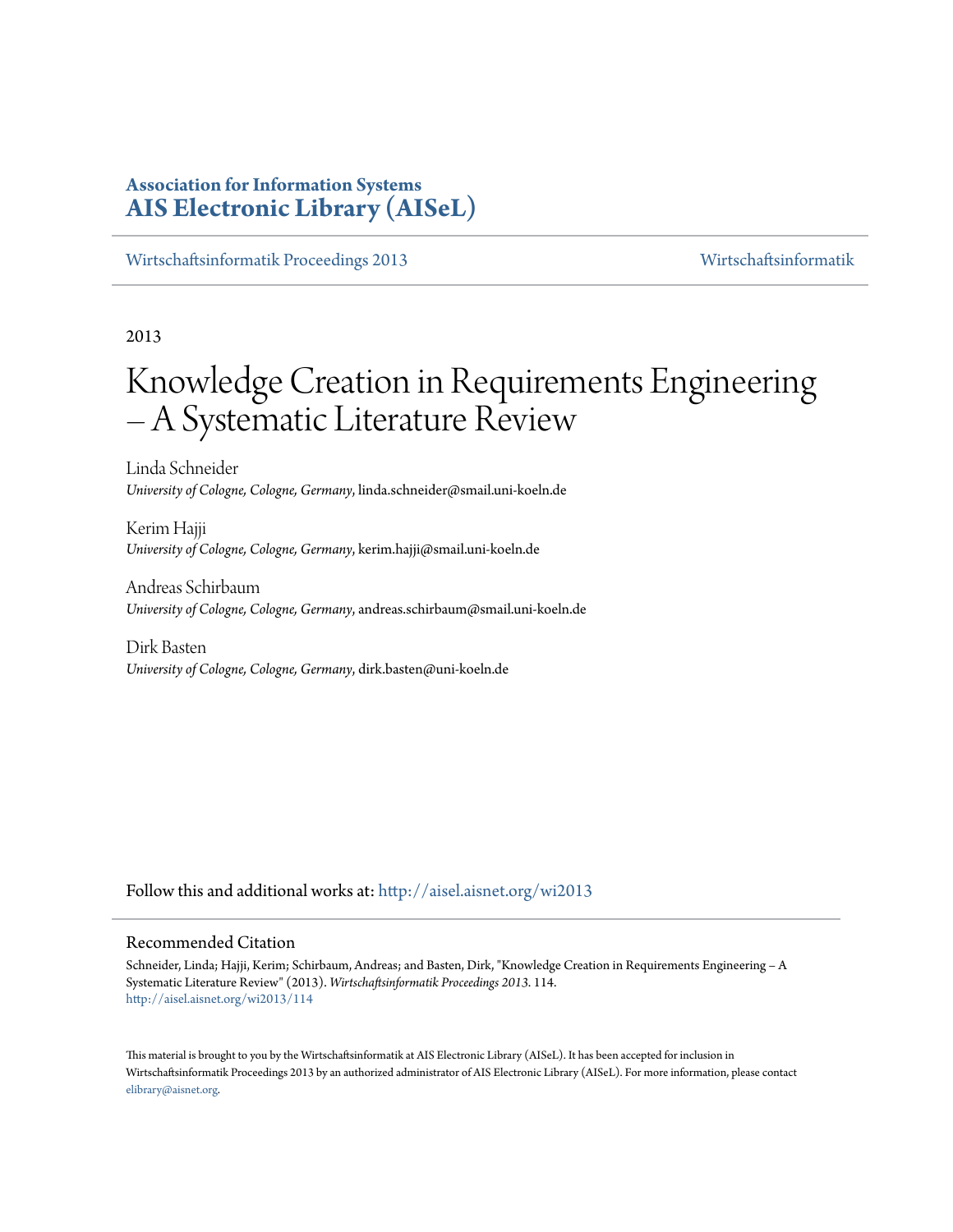# **Knowledge Creation in Requirements Engineering – A Systematic Literature Review**

Linda Schneider, Kerim Hajji, Andreas Schirbaum, and Dirk Basten

University of Cologne, Cologne, Germany {linda.schneider,kerim.hajji,andreas.schirbaum}@smail.uni-koeln.de dirk.basten@uni-koeln.de

**Abstract.** Requirements engineering (RE) is crucial for software development, yet software requirements are often not properly identified or implemented. As the RE process thereby highly depends on human knowledge (explicit and tacit), this problem can in many cases be attributed to the lack of mutual understanding between customers and developers which is caused by diverging domain knowledge. To solve this problem, we conduct a systematic literature review to identify methods associated with Nonaka's organizational knowledge creation theory. We map eight such methods on six common RE problems as we analyze to which extent the methods overcome the associated problems. Although it is not always obvious which problems apply to specific software projects, the identified methods provide an adequate first approach to reduce the risk of potential RE problems, thus making project failure less likely.

**Keywords:** requirements engineering, knowledge management, knowledge creation, literature review

## **1 Introduction**

Requirements engineering (RE) is crucial for software development, yet software requirements are often not properly identified or implemented [1]. Flaws in RE often cause a variety of problems, probably most importantly not meeting customer needs. Whereas such flaws can be corrected on later stages, these corrections usually come along with signification rework (60 to 100% of the original costs) [1-2].

Another RE problem concerns the (lack of) mutual understanding between customers and developers [3]. Requirements that are incorrectly communicated, perceived, or understood may lead to diverging perceptions on behalf of developers. Causes for these problems include inadequate RE methods or vague and not clearly postulated needs by the customer [1], [4].

 RE highly depends on human knowledge which can be divided into two major categories [4-5]: *explicit knowledge* and *tacit knowledge*. The latter one may thereby be *embodied* or *not-yet-embodied*. However, *explicit knowledge* is the only type a person is fully aware of, completely understands and is able to articulate its meaning [4]. The lack of awareness about the two types of tacit knowledge is supposed to

#### 1829

11<sup>th</sup> International Conference on Wirtschaftsinformatik,  $27<sup>th</sup>$  February –  $01<sup>st</sup>$  March 2013, Leipzig, Germany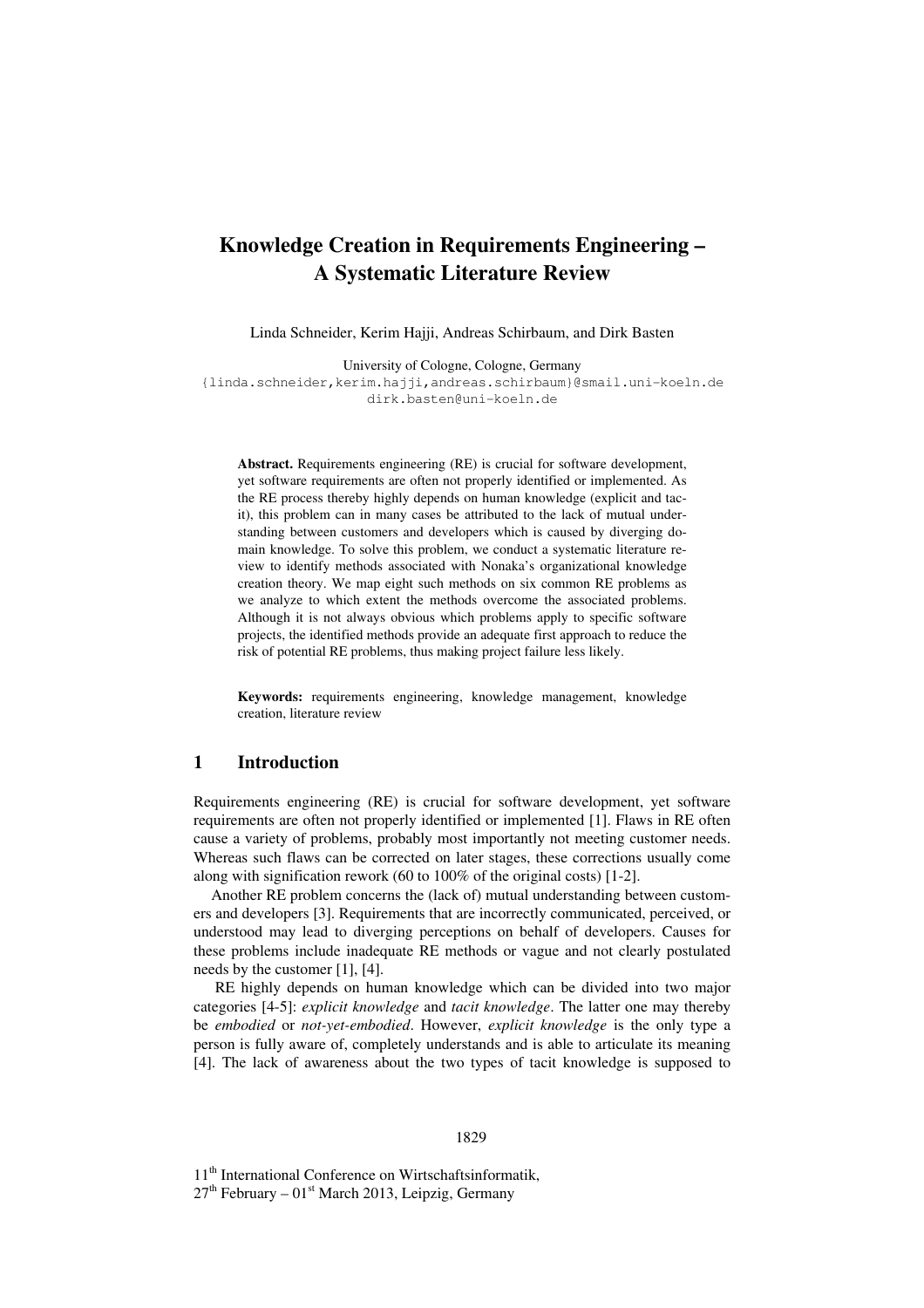cause erroneous or incomplete RE. We thus believe that to enhance and sustain the process of organizational knowledge creation helps to address the RE problems. To cope with this issue, we consider the organizational knowledge creation theory [6] which divides the organizational knowledge creation process into four sub-processes. Although a variety of methods exist to implement these processes, their contribution to the RE process has not been scrutinized. To close this gap, we address the following research questions (RQ):

- 1. Which methods have been proposed that can be applied to RE knowledge creation?
- 2. To which extent do these methods facilitate and simplify knowledge transfer between customers and developers to overcome common RE challenges in software projects?

To answer these questions, we conduct a systematic literature review [7]. We identify and analyze methods of knowledge creation and determine the degree of their applicability for eliminating common RE problems. We thereby apply organizational knowledge creation theory [6] to categorize the identified methods. Tacit and explicit knowledge play an important role in RE as knowledge is created through their interaction. To facilitate the full potential of (this) knowledge and to solve potential problems, all phases of Nonaka's knowledge spiral should be covered.

With our study, we contribute to theory and practice in the following ways. First, we advance theory of knowledge creation by mapping its methods to common RE problems. Moreover, we identify gaps that need to be addressed to further improve RE. Finally, we provide guidelines that help to solve common RE problems by applying basic knowledge creation methods that dissolve the potential error source of *embodied* and *not-yet-embodied knowledge* as well as flawed communication.

The remainder of this paper is as follows. Next, we refer to common problems in RE, the process of knowledge creation and the interrelatedness of these concepts. We then describe our literature review approach. Subsequently, we present our results. We finally discuss our findings and provide implications for research and practice.

## **2 Theoretical Background**

## **2.1 RE Problems**

Errors during RE inevitably lead to problems in system design and implementation, thus making RE crucial for the software development process [8-9]. These problems are often the result of insufficient requirement analysis. Requirement analysis process includes "deriving the system requirements through observation of existing systems, discussions with potential users and procurers [and] task analysis" [8] and aims to identify and document customer requirements for a planned software [1]. It "has to be organized in close collaboration with all parties involved from outside and inside" [1] and thus requires great coordination and communication effort [3]. Table 1 provides an overview of common problems related to requirements engineering.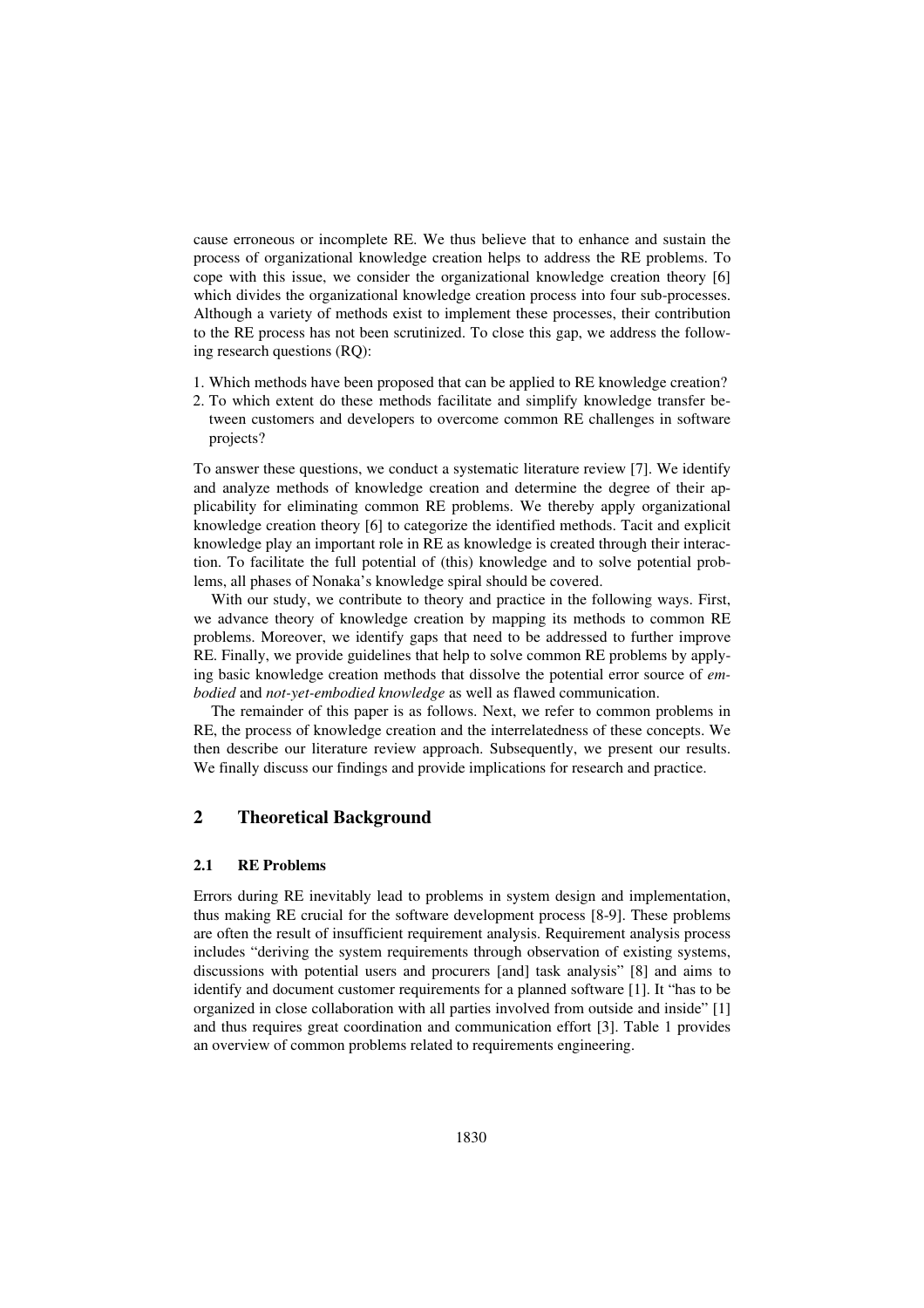| <b>Problems of Requirement engineering</b> | <b>Definition</b>                                         |
|--------------------------------------------|-----------------------------------------------------------|
| Lack of information                        | Lack of information about the needs and requirements of   |
|                                            | customers and their relevance for the software            |
| Heterogeneous understanding/               | Different views, competencies and experiences resulting   |
| Communication gaps                         | in communication problems                                 |
| Inability to articulate                    | Difficulties to express or externalize knowledge          |
| Incomplete aggregation                     | Tacit dimension of knowledge can prevent the complete     |
|                                            | aggregation of the needs and requirements of the customer |
| Different project interests                | Wrong focus areas and incorrect use of requirements       |
| High degree of coordination and commu-     | Has to be organized in close collaboration with all in-   |
| nication                                   | volved articles from outside and inside                   |

**Table 1.** Problems of requirements engineering [1], [3]

Throughout the software development process, different views, perspectives and interests need to be aligned among customers and developers [3]. The required communication can thereby be challenging [1], [3]. For instance, customers often determine solutions rather than requirements and their ideas may not reflect the shifting needs of the market [1]. Such problems may be caused by customers' inability to (sufficiently) articulate their wishes as they are in many cases unable to express or externalize their knowledge. Additionally, customers subconsciously have a specific notion of the software to be developed, but lack an adequate technological background. These obstacles make it difficult for the developers to recognize relevant product attributes which are perceived to be important by customers. Moreover, customers may be unable to express all of what they know due to the tacit dimension of knowledge [1]. This tacitness prevents the complete aggregation of needs and requirements of the customer. Furthermore, requirements are often used incorrectly. Instead of generating value for customers they are applied to justify a concrete implementation [3].

### **2.2 Knowledge Creation in Teams**

Contrary to raw data or information, knowledge is personalized and exists only on individuals' minds [10]. When transferring knowledge, it is thus inevitable to transform knowledge into a form that is interpretable by receiving individuals or groups. In this context, two types of knowledge need to be distinguished [6]. Whereas *explicit knowledge* can be articulated, codified and communicated using symbols or language and can for instance be found in books or documents, *tacit knowledge* is about how we do things and therefore difficult to formalize and communicate. Moreover, *tacit knowledge* can be divided into *embodied knowledge* and *not-yet-embodied knowledge*  [4-5], [11]. Individuals are aware of their *embodied knowledge* and use it consciously when applying processes and procedures. *Not-yet-embodied* knowledge is characterized by the need of individuals' analytical abilities, reflections, synthetical abilities, logical analysis and creativity. It is reflected in ideas, solutions, innovation and design. Whereas stakeholder's *tacit knowledge* (*embodied* and *not-yet embodied*) about requirements needs to be shared with the developer, *explicit knowledge* can be stored and transferred via documents.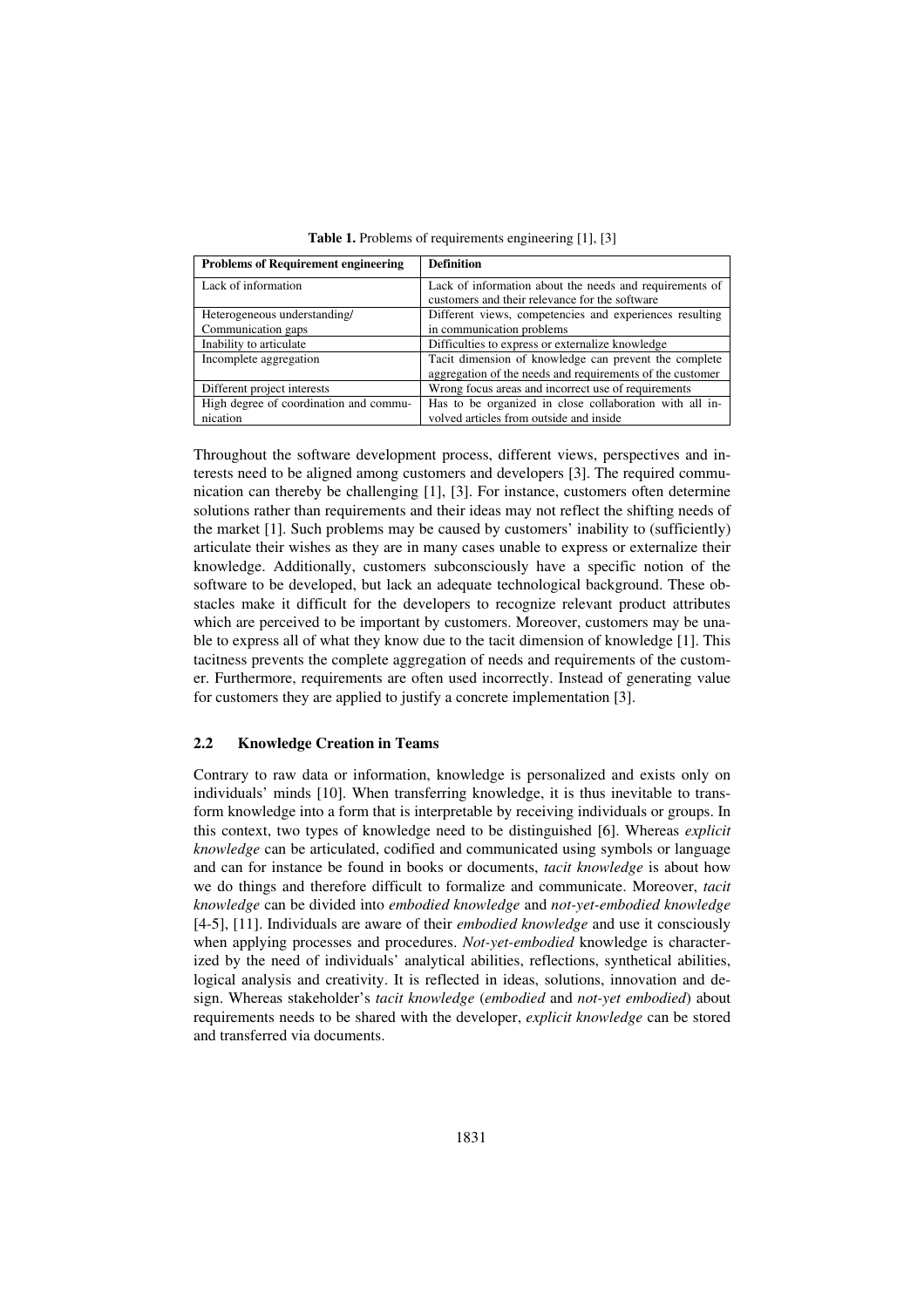*Knowledge management* can be defined as a "systemic and organizationally specified process for acquitting, organizing and communicating both *tacit* and *explicit knowledge* of employees so that other employees may make use of it to be more effective and productive in their work" [12]. In RE, it is important to achieve a common understanding by mutually sharing knowledge [6], [13]. Thereby, the knowledge creation process can be seen as a spiral based on both, *tacit* and *explicit knowledge* on the one hand and the interplay between both knowledge dimensions on the other hand [6], [10], [14-15]. Each iteration consists of the following phases: *socialization*, *externalization*, *internalization* and *combination* (cf. Figure. 1).



**Fig. 1.** Nonaka's knowledge spiral [14]

*Socialization* describes a process where experiences are shared and by this means *tacit knowledge* is created [14-15]. In the field of RE, direct contact between customers and developers is an example for *socialization*. The process of converting *tacit knowledge* into *explicit knowledge* is called e*xternalization* [14-15]. During this process, individuals formulate their knowledge utilizing, for instance, easy understandable metaphors or analogies so that previous *tacit knowledge* of an individual is available for others. During *combination*, *explicit knowledge* is transformed into complex *explicit knowledge* [14-15]. A group uses knowledge from sources outside of the group to combine it with the group's internal knowledge. Usage of knowledge repositories or computerized communications networks can support this process. During *internalization* (also considered as learning), *explicit knowledge* will be transferred into *tacit knowledge* by individuals [14-15]. Usage of documents, manuals or oral stories supports the conversion of knowledge as documenting and verbalizing experiences helps to internalize knowledge.

## **3 Literature Review**

To answer our research questions (cf. section 1), we conducted a systematic literature review [16]. As basis for our search, we selected the following databases: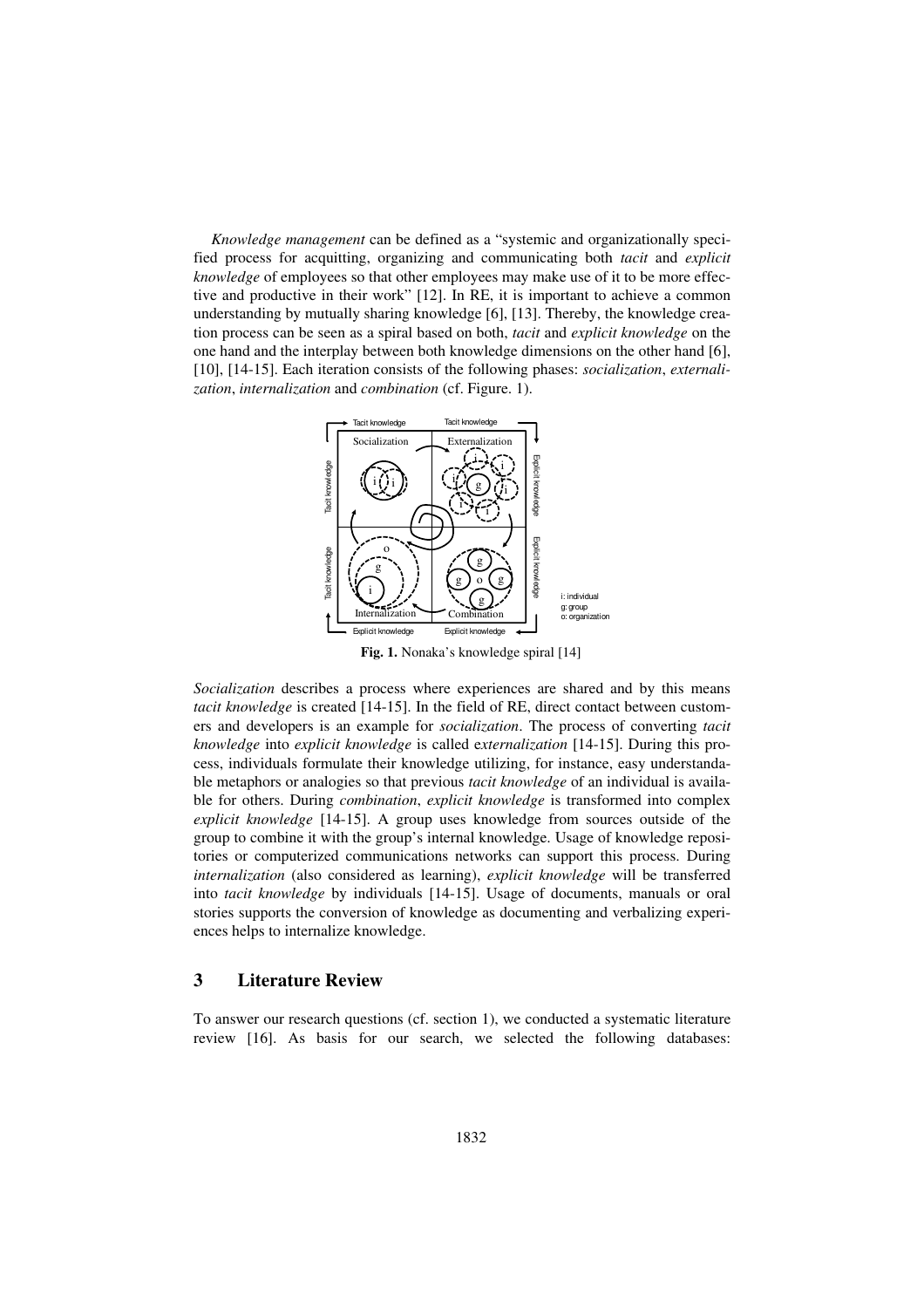*EBSCOhost*, *ProQuest*, *ScienceDirect, IEEE Xplore* and *AISeL*. We thus relied on a multitude of publications, including the extended Senior Scholar's Basket of Journals.

Possibly relevant articles needed to meet the following search pattern in title, abstract, or keywords: (*knowledge management* OR *knowledge transfer* OR *knowledge creation* OR *knowledge worker* OR *knowledge capture* OR *knowledge network* OR *knowledge sharing* OR *knowledge retrieval* OR *information management* OR *information sharing* OR *information transfer* OR *information network* OR *data sharing* OR *data transfer* OR *data management* OR *experience* OR *know-how* OR *communication*) AND (*team* OR *collaborative* OR *groupware*). The search pattern is based on synonyms and differences in spelling and terminology of the main keywords *knowledge* and *team*. Synonyms and related terms were derived by brainstorming and collecting keywords from initially identified articles. We then verified the identified publications in terms of quality and relevance according to our study objective. In order to ensure the transferability of the results into the context of RE only studies referring to knowledge management in teams with an organizational context were taken into account. For the extraction and categorization of the approaches of knowledge management, a matrix approach was applied. At first the acquired approaches were assigned to the suitable phases of knowledge creation [6]. In the final step, we consolidated the approaches and assigned those to match the problems in RE. That way, we provide different solutions to the various RE problems.

## **4 Results**

In the following, we explain each method and their applications to common RE problems. Table 2 provides an overview of this mapping.

## **4.1 Information Sharing**

Knowledge is transformed to information once it is articulated [10]. Thus, methods of information sharing only refer to articulated knowledge. When using codification strategies, knowledge is unified and stored for further use, for instance, using databases or intranets [17], [20-22], [26]. Thus, knowledge can be applied by anyone in an organization regardless of time and space [18], [26], for instance, to be used in upcoming projects [17], [25]. On the one hand, there are centralized approaches, where a centrally located resource can be used by different clients [22], [26]. On the other hand, information sharing can be realized by using P2P to enable team members to collaboratively work on documents [24], [26]. These so-called people-to-document methods are useful to transfer *explicit knowledge* [18], [26] and especially support *combination* [4], [17]. This corresponds to re-use of knowledge. The centralized as well as the P2P approach encourage that knowledge is gathered from various sources. This forms a broader knowledge foundation, making it less likely that a *lack of information* is encountered.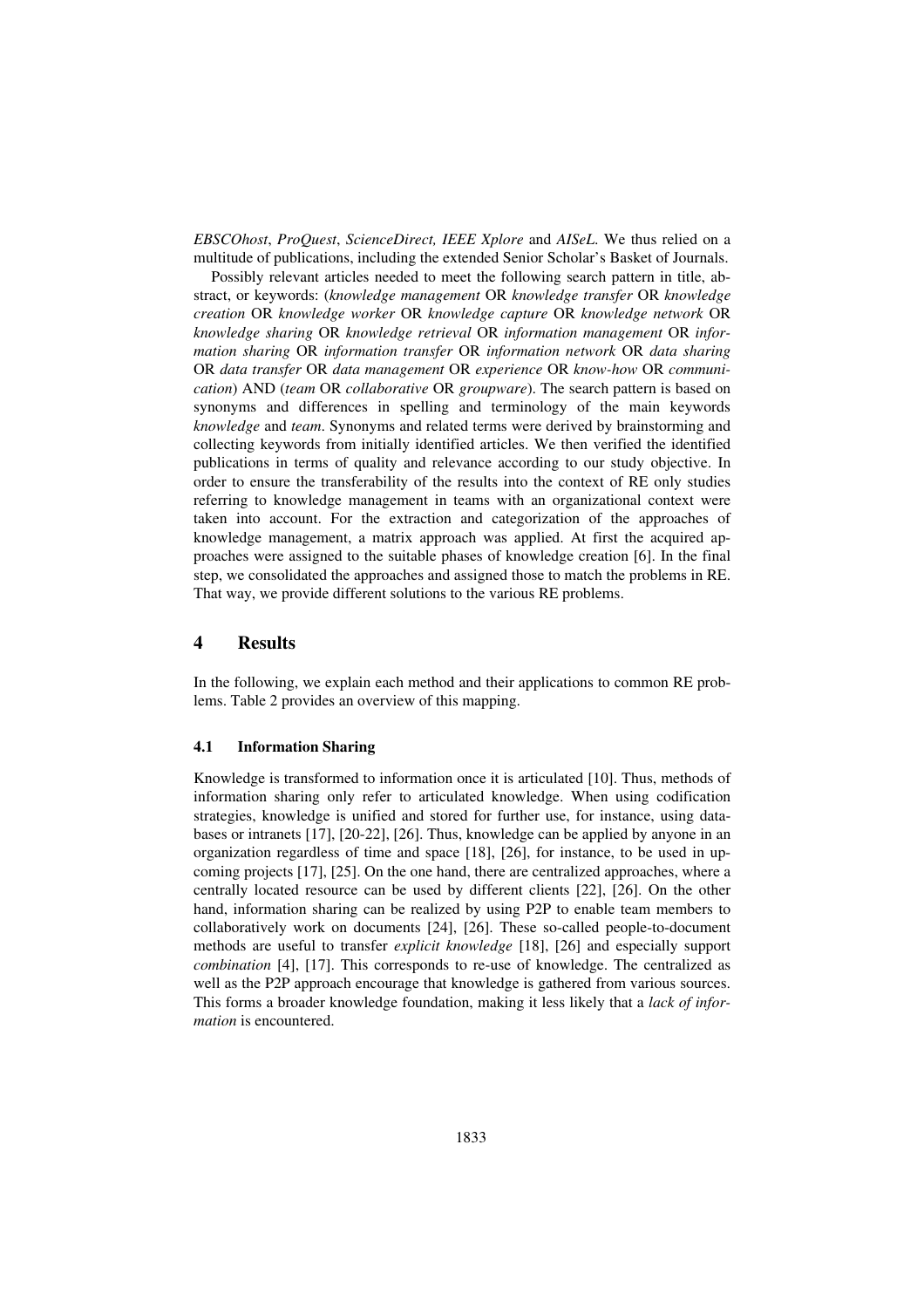| Method<br>s= socialization;<br>e=externalization;<br>c= combination;<br>i= internalization           | Lack of<br>information | <b>Heterogeneous</b><br>understanding /<br>Communication<br>gaps | <b>Inability</b><br>to articu-<br>late | Incomplete<br>aggregation | <b>Different</b><br>project<br>interests | <b>High degree</b><br>of coordina-<br>tion/commu-<br>nication |
|------------------------------------------------------------------------------------------------------|------------------------|------------------------------------------------------------------|----------------------------------------|---------------------------|------------------------------------------|---------------------------------------------------------------|
| Information sharing<br>$[4], [17-27]$<br>s, e, c, i                                                  | X                      | X                                                                |                                        | X                         |                                          | X                                                             |
| Synchronous and asyn-<br>chronous communication<br>tools<br>$[4]$ , $[23-31]$ , $[31-39]$<br>s, e, c | X                      | X                                                                |                                        | X                         |                                          | X                                                             |
| Involvement of external<br>sources<br>[19], [21], [24], [30]<br>s, c,                                | X                      |                                                                  | X                                      |                           | X                                        | X                                                             |
| Training<br>$[17-20]$ , $[30]$ , $[40]$<br>s, c, i                                                   | X                      | X                                                                |                                        |                           | X                                        |                                                               |
| Search mechanisms<br>$[20-22]$ , $[24-25]$ , $[28]$ ,<br>$[40]$<br>e, c,                             | X                      |                                                                  |                                        |                           |                                          | X                                                             |
| Face-to-face interaction<br>$[4]$ , $[17-18]$ , $[20]$ , $[26-$<br>33]<br>s, e, c,                   | X                      | X                                                                | X                                      | X                         |                                          | X                                                             |
| Work guidelines<br>[17], [19], [24], [40]<br>s, e, c, i                                              | X                      | X                                                                | X                                      |                           |                                          |                                                               |
| Creative techniques<br>$[17-18]$ , $[20]$ , $[24]$ , $[27-$<br>32]<br>s, e, c, i                     |                        |                                                                  | X                                      | X                         |                                          |                                                               |

**Table 2.** Methods and their mapping on RE problems

Information sharing can support coordination, for example, when documents with tasks, schedules or meeting agendas are made available for team members [24], [26]. If shared revision of the documents is possible, it is also supportive for communication as the work of individuals can be shared immediately and a related discussion might start. *Explicit knowledge*, referring to the content of documents, can be processed and internalized by accessing, comprehending and reflecting [4], [14-15].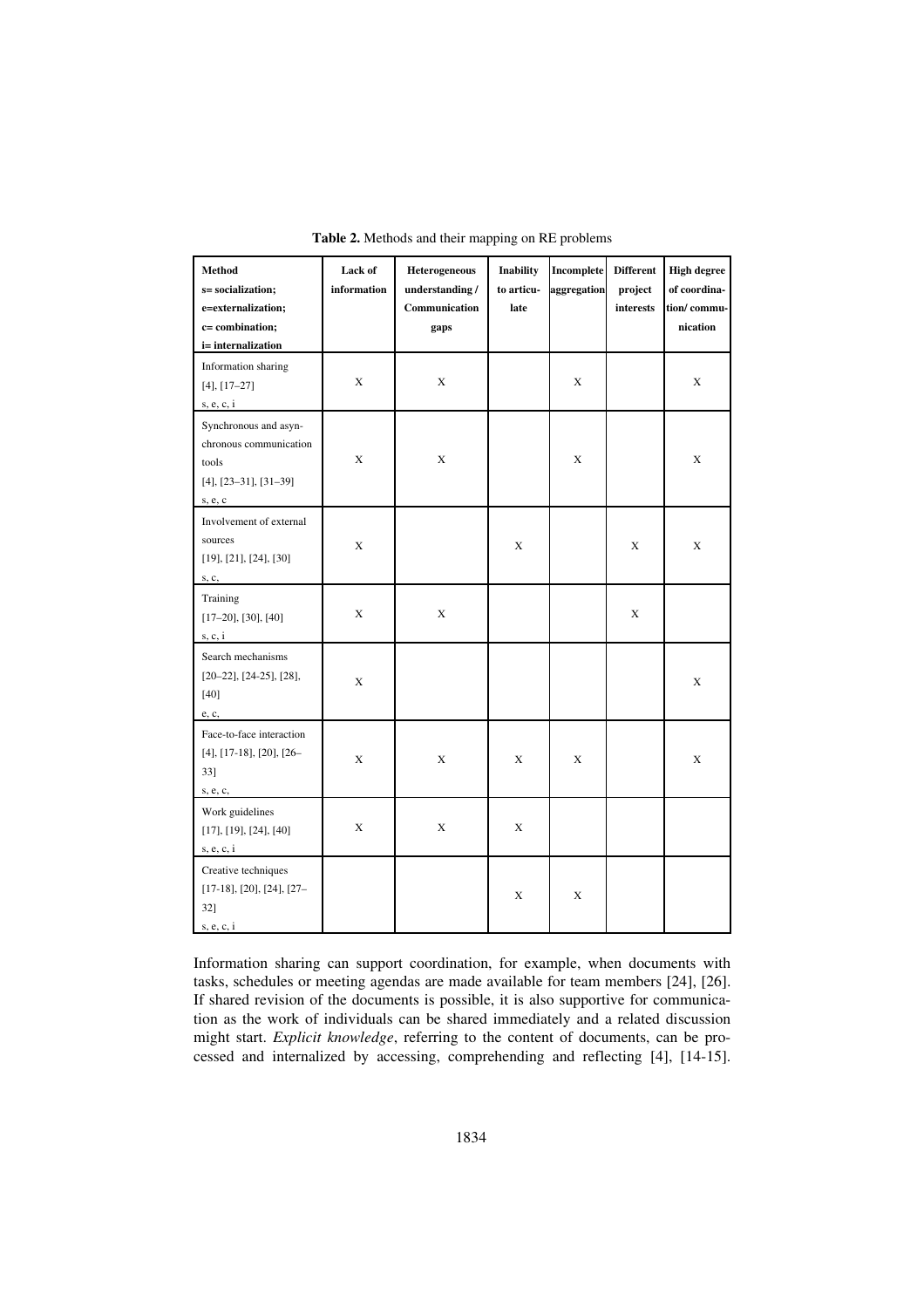Thereby, creating new ideas and opinions helps to master the *internalization* process. Thus, it is likely that new knowledge is understood and applied. The reflection can be helpful to discover own *embodied knowledge* and make it available for the knowledge creation process [4]. In addition and when writing a document, there is more time to think about articulation than during synchronous communication. This makes it more likely that *tacit knowledge* is expressed and therefore indirectly helps *externalization*, thus solving the problem of *inability to articulate.* However, while writing a document, it is certainly possible to express tacit (not-yet-embodied) knowledge if it reflects ideas and opinions [4]. Thus, it is possible to support *socialization* by reflecting on those documents even if knowledge is only available in text form and cannot be transferred by interaction. If customers' ideas and opinions are understood, they can be helpful to interpret the desired requirements, thus facilitating homogeneous understanding. The problem of its *heterogeneous understanding/communication gaps* would at least be partly eased. These ideas and opinions support discussions, which could even create *not-yet-embodied knowledge* [4] and thus solve the problem of incomplete aggregation.

#### **4.2 Synchronous and Asynchronous Communication Tools**

This section illustrates the use of computer-mediated communication tools and their effects on the knowledge creation process [29]. The tools can be divided into two categories - synchronous and asynchronous communication tools - and are one of the most important methods *for socialization* besides face-to-face interaction. Moreover, they are also useful in *combination* and *externalization*. Synchronous communication tools, such as video-conferencing, instant messaging and desktop sharing [29] enable users to communicate at the same time at different places. They bring individuals together in real-time and offer immediate feedback. Asynchronous communication tools such as email, knowledge portals [32], wikis and blogs offer a delayed feedback.

Face-to-face contact can be costly and needs much coordination effort [30]. Especially in cases of long distances between the cooperating parties, the costs of meeting on a regular basis are likely to be high. For this purpose, knowledge transfer in geographically distributed teams should be provided with a "support that facilitates the simulation of face-to-face interaction" [4]. Recent advances in information technology have enabled distributed teams to perform knowledge work effectively without meeting face-to-face [26]. They can be effective against various RE problems, particularly in geographically distributed teams that require an effective and low cost communication [25]. If face-to-face contact is not available to the extent necessary to get the job done, communication tools have to be implemented to support the knowledge creation process [4], [29].

Because a deep understanding of team goals is necessary, teamwork highly depends on communication [36]. In order to reach a mutual understanding within a team, IT support is of high importance [24]. The direct interaction through synchronous communication tools helps to mitigate the *lack of information* problem. Tools like IM (Instant Messenger), Chat or VoIP (Voice over IP) can play an important role for interaction and spreading of knowledge in teams. Asynchronous communication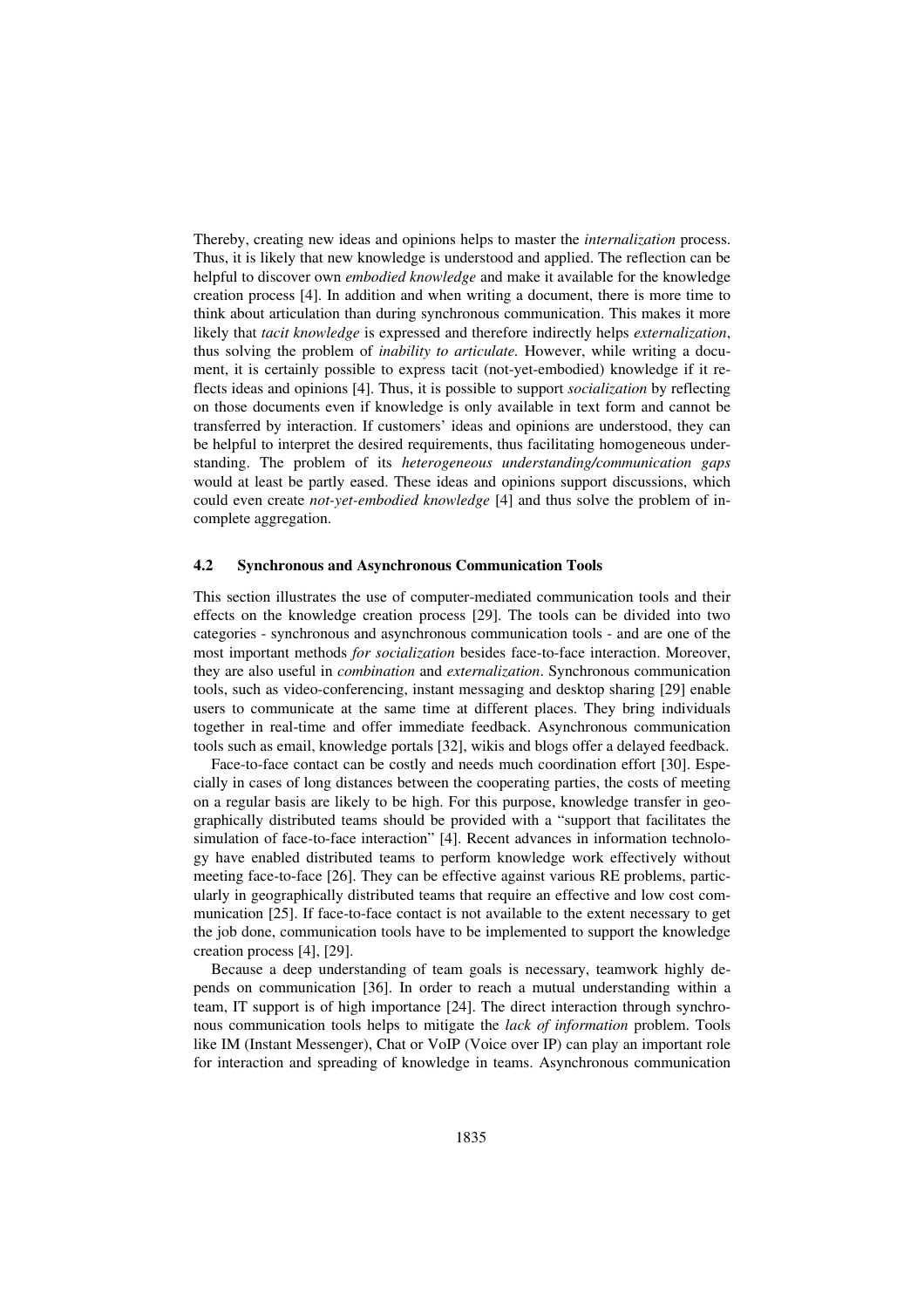tools maintain an overtime comprehensible stream of knowledge and improve team interaction. However, in RE it is necessary to get to know the partners and learn their needs, goals and work situations [3].

Communication tools have the ability to reduce the problem of *heterogeneous understanding/communication gaps*, by creating an interpersonal relationship, without meeting each other. Video conferencing for instance has the ability to generate the needed media-richness in order to transfer *tacit knowledge* without meeting face-toface [29].

#### **4.3 Involvement of External Sources**

One option to integrate external sources are power users. Those are selected from user groups based on their experience with and knowledge of business processes [30]. While spending time with developers, the developer's technical jargon and the user's domain knowledge can be shared. This leads to *combination* resulting from the *explicit knowledge* exchange. In case of missing knowledge, the problem of *lack of information* may occur. The close contact and collaboration consequently enables *socialization*. As a result, a common goal is developed and a *high degree of coordination and communication* is reached to prevent *different project interests*.

Experts and consultants are other types of external sources [19]. Using that form, *combination* takes place, as own knowledge is extended based on experts' knowledge to prevent a *lack of information* problem. Before the start of a project, not all required knowledge is necessarily available. Hence, it might be possible that the required knowledge is partly not available and suitable experts need to be identified [21], [24]. By the application of, for example, knowledge repositories and knowledge maps (see *use of search mechanisms*), the search can be simplified [21], [24]. This is especially important if the team is homogeneous as they get new perspectives and new routines from external sources [24].

#### **4.4 Training**

Ways to implement training include mentoring, lectures, lessons, audits, classroom training, apprenticeship training or power users [17], [19], [30], [40]. The distinct training approaches differ regarding their empowerment to share *tacit* and/or *explicit knowledge*. While traditional classroom training is deemed an effective method to transfer *explicit knowledge*, other approaches like apprenticeship are better suited to share both *tacit* and *explicit knowledge* [30]. Training is one of the most important methods for *internalization* as it is closely related to learning and *internalization* is basically deemed as learning [14-15]. As new information is transferred (*combination*), understood and internalized and can thus be converted to requirements, training is an effective means to solve the *lack of information* problem. It is also a social process and thus facilitates the sharing of common mental models through dialogs and activities [20] leading to *socialization*. In addition, it is possible to develop interindividual relationships [30]. By strengthening these relations, it is more likely that project goals are better aligned in the future helping to overcome *different project*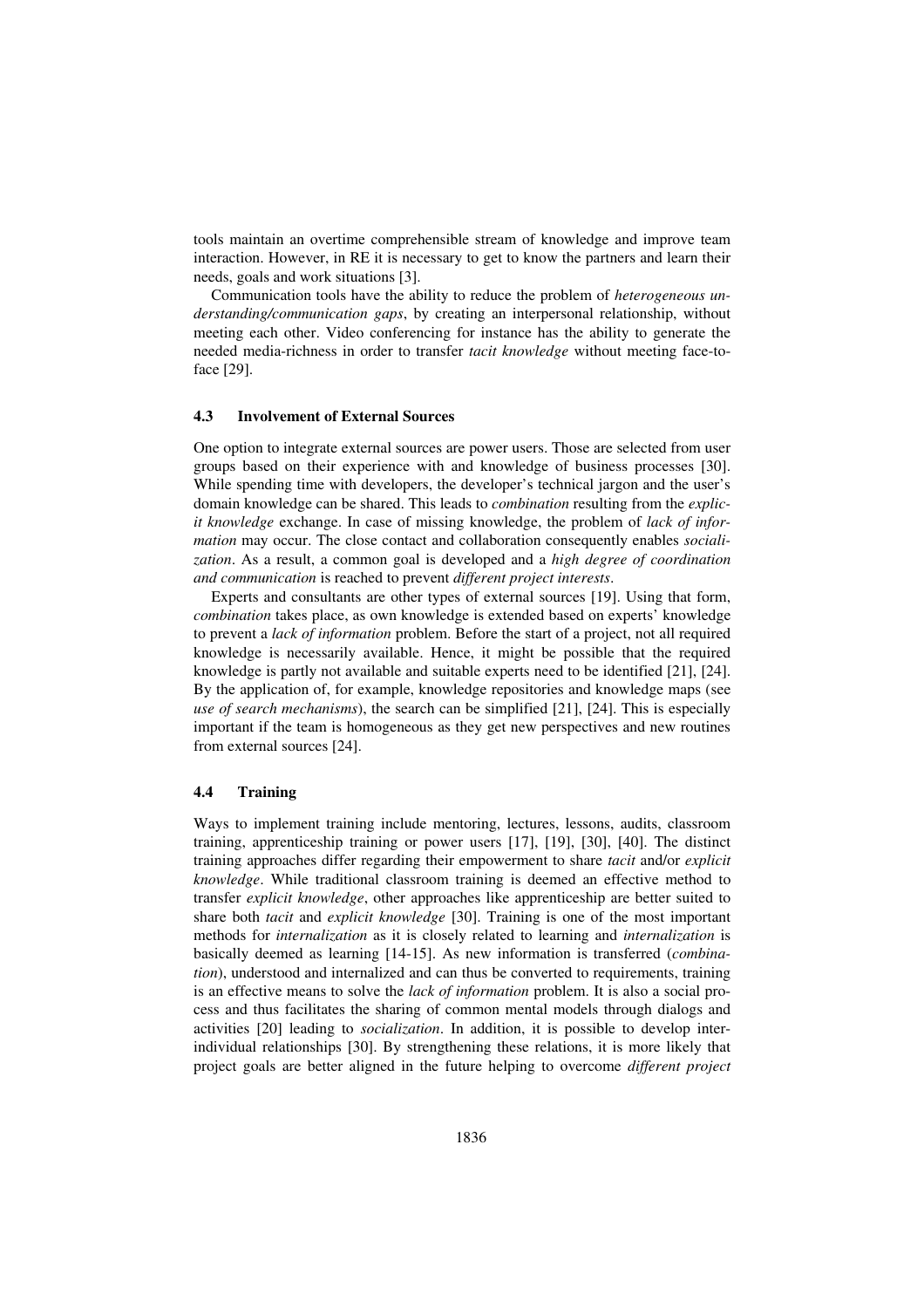*interests*. Training may improve mutual understanding, as certain terminologies are clarified or mental models are shared and the problems of *heterogeneous understanding/communication gaps* might be solved. On the one hand, developers could better understand user requirements. On the other hand, training with prototypes gives users an understanding of the system and developers' interpretation of requirements [30].

#### **4.5 Search Mechanisms**

Search mechanisms are mainly concerned with the issue to retrieve specific knowledge and to simplify its identification. IT support is indispensable in this process. Thus, IT represents the foundation for the following examples of search mechanisms. Assigned to Nonaka's knowledge spiral, search mechanisms can help in the *combination* and the *externalization* phase of the knowledge creation process due to the fact, that only *explicit knowledge* can be created through search mechanisms. One example for such search mechanisms are knowledge maps, which can be understood as a kind of catalogue or index in which for instance an employee's knowledge, know-how, and expertise are managed and made available for searches [21].

Another search mechanism is the peer-to-peer (P2P) approach, which is presented as a network or network-based computing model. Applying this approach, it is possible to mutually provide and access knowledge among the network members [22-23].

Also assigned to the search mechanisms are patterns [40]. These patterns are described as "a powerful mechanism for […] information-to-knowledge conversion" [40]. They consist of several elements which allow readers to decompose knowledge into its various parts and then to create or assemble a suitable solution for her/his problem out of these decomposed parts [40]. The use of search mechanisms helps to counter two of the identified RE problems. First, it helps in case of *lack of information.* Second, it eases *high coordination and communication* efforts.

Knowledge maps and patterns are predestined to encounter the problem of information lacking. Both organize the knowledge in a way that it can be easily and quickly retrieved and used [21], [40]. Applied to RE, specifically on the interaction between developers and customers, they help gathering all necessary information about the needs and requirements of the customers. To counteract the high degree of coordination as well as the limited contact with customers, developers and customers can rely on the P2P approach. With the help of P2P networks, RE will be organized in close collaboration with all parties involved and the communication and sharing of knowledge can be eased [22-23].

#### **4.6 Face-to-Face Interaction**

Face-to-face interaction enables a direct person-to-person knowledge transfer which can be crucial for the creation of knowledge [17]. Especially *socialization* works best with social interaction or demonstration [20]. Moreover, face-to-face interactions can support the *externalization* and *combination* phases of knowledge creation.

There are various activities to implement face-to-face interactions such as project meetings, work related discussions or simple face-to-face conversations during pro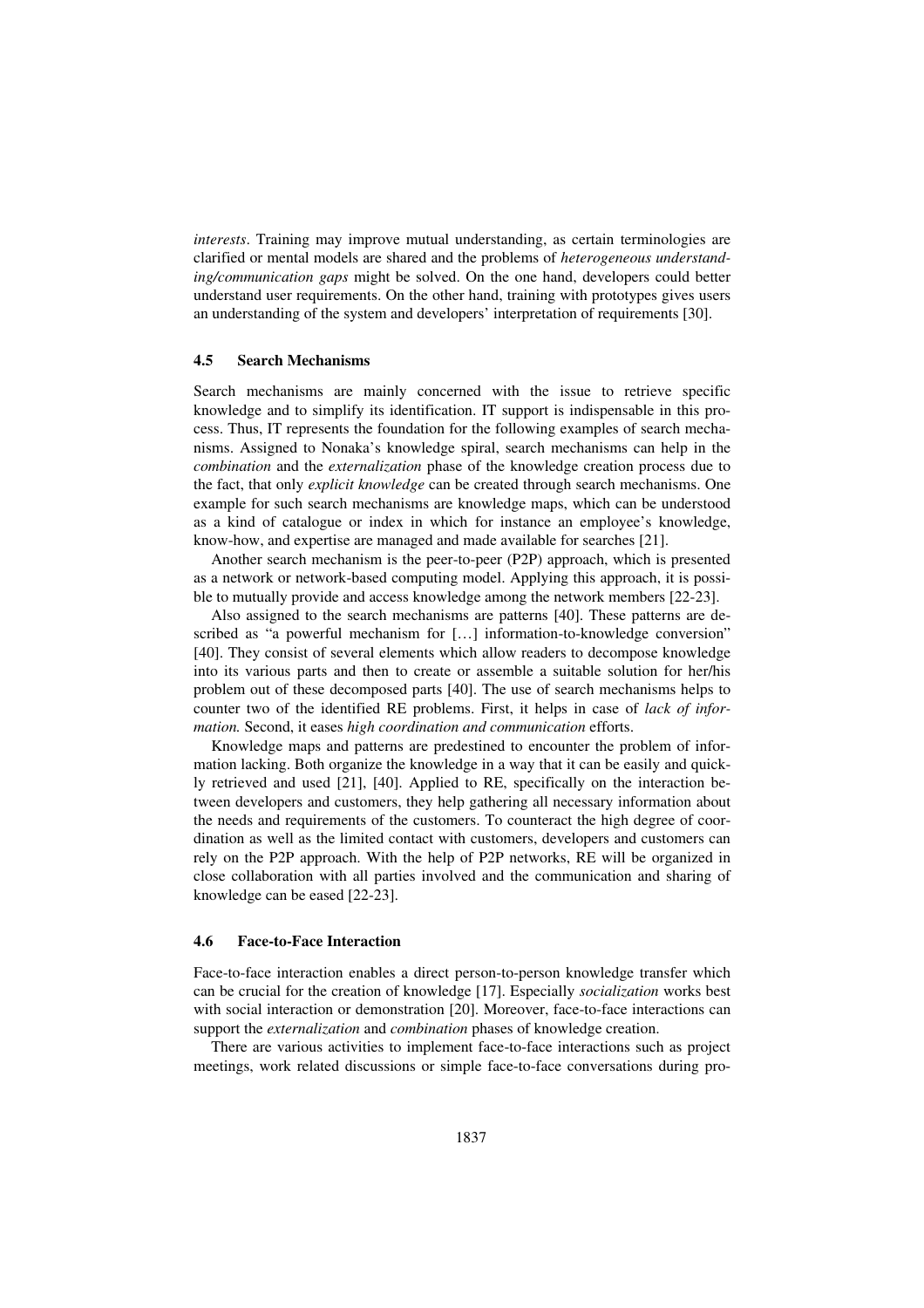jects [4], [18]. Groups that use face-to-face communication have access to a number of verbal and non-verbal cues that are important for determining the underlying preferences, positions and emotional experiences of other team members [28], [41].This may for instance help to align the understanding of the specific attributes of the final product. Consequently, using face-to-face methods in RE might help to reduce the problem of a *heterogeneous understanding/communication gaps*. In the same way, the close interaction achieved by direct face-to-face contact supports the creation of knowledge by building social ties. It also helps team members to gain trust and credibility as well as to build and sustain social networks which are crucial for a successful collaboration [27], [30-31]. Thus, the problem of *different project interests* may be solved. Other activities of *face-to-face interaction* such as discussions may support triggering of unconscious *not-yet-embodied knowledge* [4]. This effect reduces the *inability of the customers to articulate the requirements*. Additionally, creative ideas are the result of discussions and interactions at the conscious level, resulting in *combination*. "Interaction among individuals is an important factor for innovation which, is a result of immediate concepts formation within the individual's consciousness" [4]. These resulting ideas from the knowledge creation process with face-to-face interaction might generate the specific product attributes that provide satisfaction for the customer. Close contact, that is, regular meetings with the customer, might help to mitigate the problem of a *lack of information* and *high degree of coordination and communication*.

#### **4.7 Work Guidelines**

In addition to the above-mentioned methods, there are work guidelines that facilitate the creation of knowledge in teams, or rather standardize it. These work guidelines can create *explicit* as well as *tacit knowledge* and thus can be classified in all four categories of Nonaka's knowledge spiral. Work guidelines are primarily principles or practices that help to successfully distribute knowledge. One type of such work guidelines are the previously presented patterns (cf. section 4.5). Since it is strictly defined of which elements the patterns consist and how they should be drawn up and filled, patterns can be seen as a type of work guideline [40]. Also among work guidelines are best practices for communication norms through which a common understanding should be established regarding aspects like goals, objectives or task requirements [24]. Best practices that help to create such common understanding are for instance the explicit communication of each other's areas of shared understandings or the use of explanations without local jargon. Another work guideline approach is the model of knowledge processes in organizations by Geisler [19]. This model consists of four modes or stages: generation, transfer, implementation and absorption. Each stage describes another condition in the knowledge process. With all four stages terminated, the knowledge process is complete. Additionally, uncomplicated and often applied tools like checklists, templates, methodologies, procedures and previous project documents are also considered as work guidelines [17]. All these approaches and methods are examples for work guidelines that should help to create knowledge and to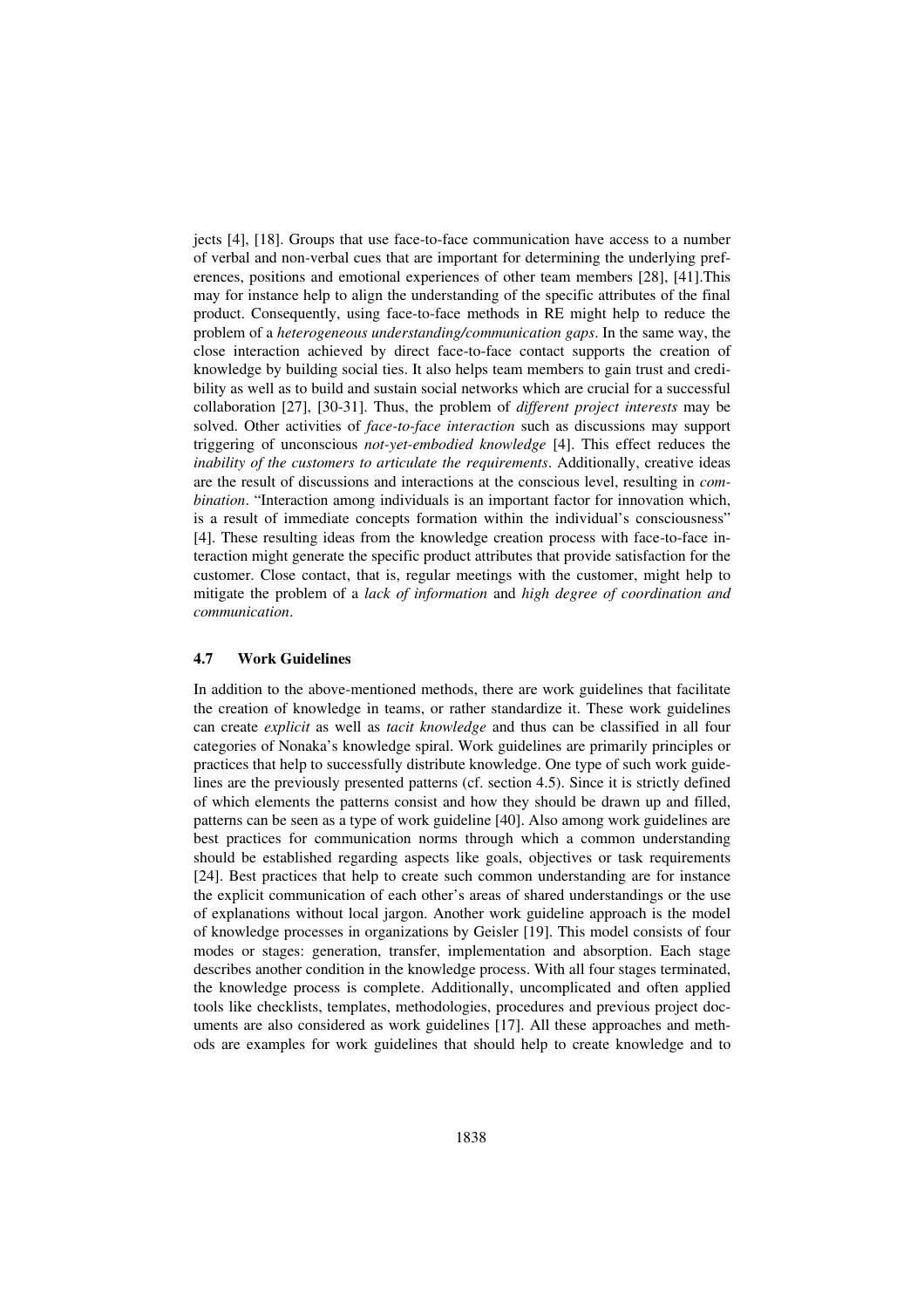transfer it between team members. To prevent *lack of information,* different work guidelines can be applied. One of them are the above mentioned patterns.

Another approach to encounter this problem is the model of knowledge process in organizations [19]. If the four stages of the model are followed as proposed by Geisler [19], *lack of knowledge* should be eliminated especially in the generation stage in which *explicit* as well as *tacit knowledge* is gathered. In order to solve the problem concerning the *inability to articulate* ones needs and to avoid the lacking of knowledge, patterns can be used as well. The fact, that patterns support decomposing knowledge [40] helps to retrieve and understand knowledge better and eases the articulating needs. Next to the patterns, Geisler's model of knowledge process [19] can help counteracting these two problems. In the implementation and in the absorption stage of the model, newly gathered knowledge is integrated with the existing knowledge [19]. One last problem that work guidelines can counteract is the *heterogeneous understanding/the communication gaps*. Here, best practices of communication can be applied since their goal is to create a common understanding [24].

#### **4.8 Creative Techniques**

Creative techniques encourage knowledge exchange in teams and call for team members' creativity. Thereby, they help to create *explicit* and *tacit knowledge* and can thus be assigned to all four categories of Nonaka's knowledge spiral.

The storytelling method is hereby one of the most common form of creative techniques. It is a facilitator of knowledge sharing within a group of people [31]. Applying this method, knowledge or experience concerning past or on-going projects is presented in form of stories or narratives that should facilitate team members to understand and to internalize the knowledge [17]. Thereby, storytelling is especially suitable for transferring *tacit knowledge* [30].

An equally common approach of creative techniques is the use of boards of any kind, such as electronic whiteboards, smartboards or system storyboards [20], [24], [28], [39]. They help to spread and retain specific knowledge in teams. The use of such boards often goes hand in hand with the implementation of storyboarding or brainstorming sessions in a team to capture and spread ideas [18], [28], [39].

These examples show that creative techniques create knowledge with the help of creative exchange among team members. The use of creative techniques can encounter two common RE problems. These techniques might help if the customers are *not able to articulate* their wishes due the customer's *lack of knowledge* about what she/he wants and thus can help in case of *incomplete aggregation*.

To counteract the problems of *inability to articulate* the needs and *lack of knowledge*, each identified creative technique can be used. Storytelling as well as boards and thus also storyboarding and brainstorming sessions help to understand and internalize especially *tacit knowledge* so that customers can easily retain knowledge and minimize lacking of the same [17], [30], [39].

The *incomplete aggregation* of requirements can be prevented by the implementation of storyboarding and brainstorming sessions with the use of boards or without.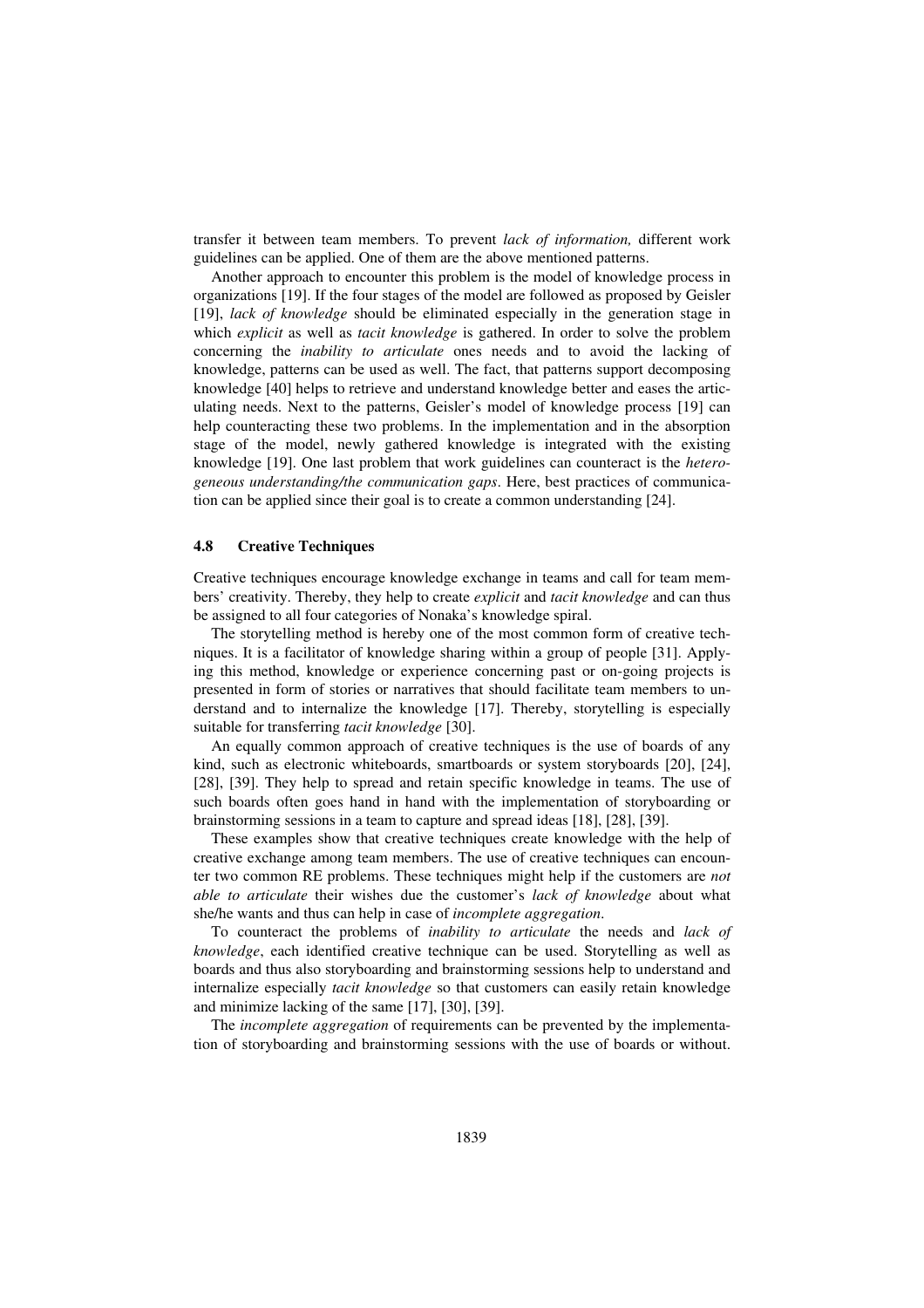Storyboarding and brainstorming help to create, submit and tender new ideas so that new needs and requirements may come to customers' minds [39].

## **5 Discussion**

Considering previous studies for KM in in the field of RE, software projects prove to be challenging for developers as cross-functional stakeholders, especially in distributed projects, need to specify their requirements regardless of cultural, time zone or organizational barriers [42]. Consequently, a special need for effective KM practices and methods arises.

Many RE techniques are similar to the ones of knowledge acquisition. Considering previous research, Byrd et al. [43] discovered 19 elicitation techniques that are used during knowledge acquisition or during RE. Although those results are helpful in this context, our approach significantly differs: (1) We cope with KM techniques in general. (2) Our study is problem-oriented and does not only focus on techniques related to selected problem domains (i.e., our study includes problems like *different project interests*). (3) We consider all phases of the knowledge spiral.

Our study defines six major problems in the RE and eight methods to counteract them. Concerning Nonaka's knowledge spiral it should be noted that all phases (except *internalization*) are all well-covered. Especially the *combination* phase is supported, as it is much easier to transfer *explicit knowledge* than *tacit knowledge*. Hence, all methods are applicable in the *combination* phase. There are also methods like *use of information sharing* or *use of creative techniques*, which support all four knowledge creation phases. However, this does not necessarily mean that these methods cover an especially high number of problems.

Only four methods are allocated to the *internalization* phase. This means that most methods do not support the learning process. Thus, it might be necessary to implement additional learning opportunities besides the here described KM methods.

Considering *socialization,* face-to-face interaction is most important as *tacit knowledge* is best transferred through personal interaction. Related disadvantages are that it is time-consuming, costly and sophisticated. Furthermore, personal interaction leads to high coordination effort. In some cases, it is even impossible due to geographically distributed teams. However, this study shows that there are other methods to support *socialization*. A cheaper, less time-consuming and easy to implement way are synchronous or asynchronous communication tools.

At least two solutions for each problem could be identified. The problem *different project interests* has by far the fewest possible methods allocated. This problem cannot be solved through simple knowledge transfer or creation. Instead, it is necessary to develop mutual trust to align the developer's and customer's goals.

The problem *incomplete aggregation* concerns the *tacit* dimension of knowledge. Nevertheless, there are five methods that cope with this problem. This is noteworthy as the transfer of *tacit knowledge* is often seen as more critical compared to the transfer of *explicit knowledge*.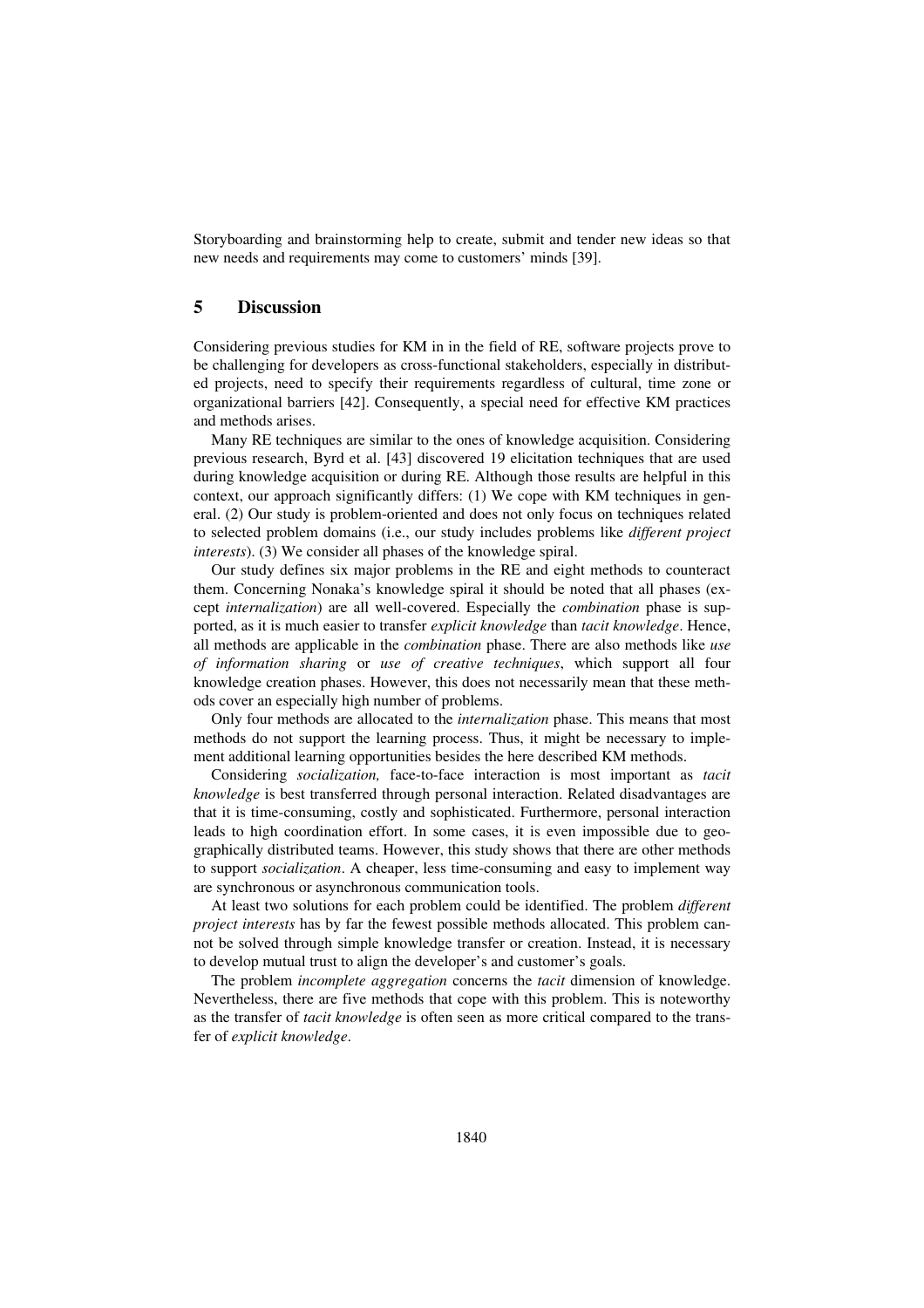Additionally, we emphasize that some approaches were mutually mentioned. Examples include training sessions and power user. External power users have conducted the training, so it might be possible that different approaches reveal their full potential only if mutually applied with other methods. Of course it is also possible that they amplify each other, for instance, to use search mechanisms to identify experts.

## **6 Conclusion**

The first goal of this work was the identification of methods that can be applied to RE knowledge creation. Conducting a literature review, we were able to identify eight such methods. The second goal was to elaborate to which extent these methods facilitate and simplify the knowledge transfer between customers and developers to create new knowledge. Using the Nonaka knowledge spiral it was discovered that any method could help with at least two common RE problems (cf. section 5). In particular, face-to-face interactions and use of information sharing seem to take a special role as they could help solving five problems. Consequently, it seems likely that the identified methods are relevant for practice and that their application is useful during RE.

Although it is not always obvious which problems apply to specific projects, these methods provide an adequate first approach to reduce the risk of potential problems, thus making project failure less likely. To conclude, there are various approaches or methods of KM that are of value for the RE and should be applied in this context to encounter the existing problems.

The results of our work provide a foundation for new research in this area. First, the transferability of the methods to the context of RE has to be verified with the help of empirical validation. Second, we cannot exclude that other problems exist which the identified methods do not mitigate. Furthermore, not all the problems that might arise from the application of these methods were considered. It would be imaginable, for example, that during information sharing, team members do not want to publish their information in a centralized system because they are afraid of losing their information superiority.

## **References**

- 1. Semmelrock-Picej, M.K.H.: Information Technology based Customer Knowledge Management Externalisation Techniques for Requirements Analysis. In: de Casto Net, M. (ed.): Proceedings of the 4th European Conference on Information Management and Evaluation (ECIME 2010), pp. 353-364 (2010)
- 2. Pressman, R.S.: Software Engineering. A Practitioner's Approach. McGraw Hill (2001)
- 3. Herzwurm, G., Mellis, W., Schockert, S.: Qualitätssoftware durch Kundenorientierung. Die Methode Quality Function Development (QFD). Grundlagen, Praxis und SAP R/3 Fallbeispiel. Vieweg, Braunschweig (1997)
- 4. Feghali, T., El-Den, J.: Knowledge transformation among virtually-cooperating group members. Journal of Knowledge Management 12, 92-105 (2008)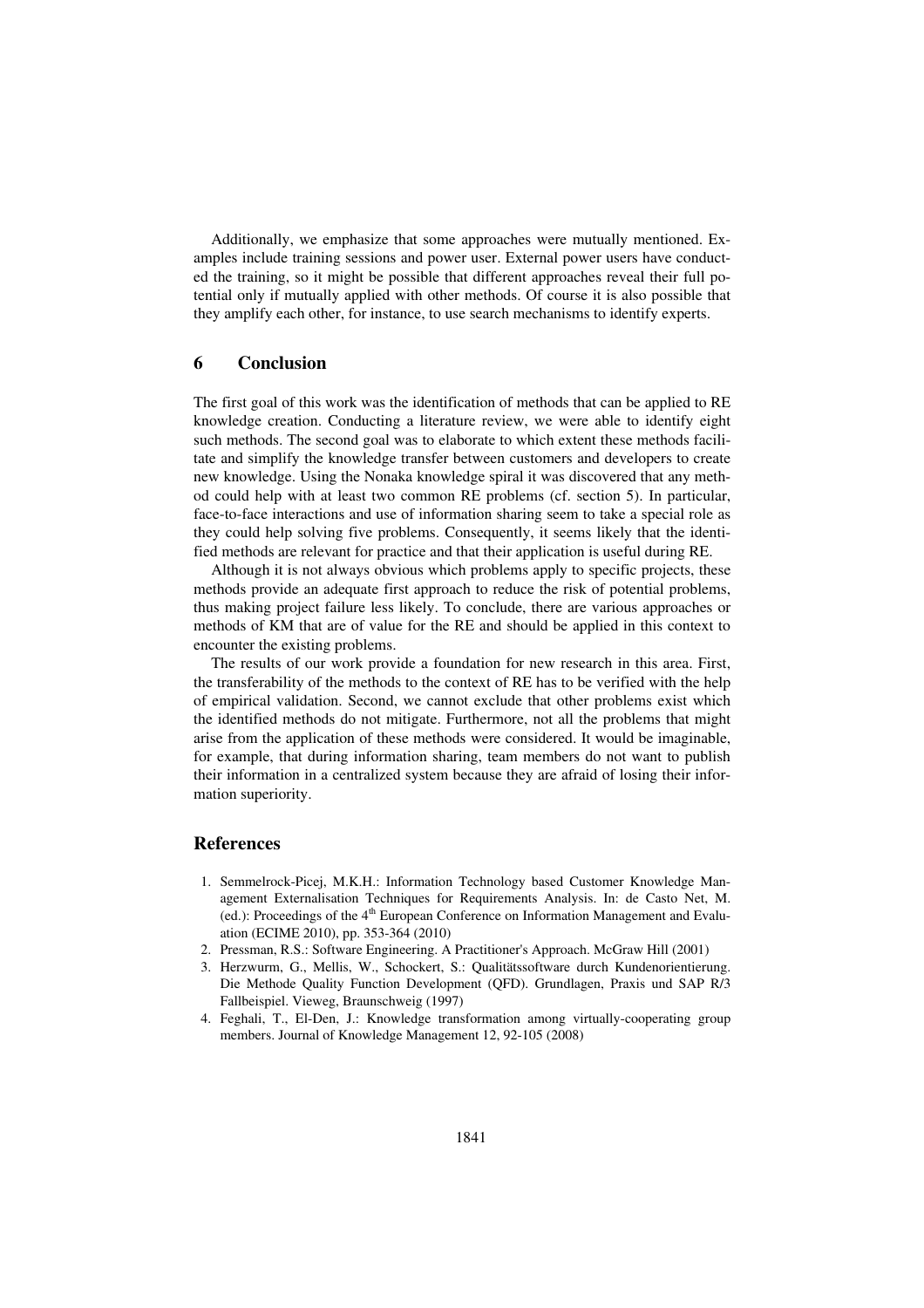- 5. Scharmer, C.O.: Organizing around not-yet-embodied knowledge. In: von Krogh, G., Nonaka, I., Nichiguchi, T. (eds.): Knowledge Creation: A Source of Value. Macmillan Press (2000)
- 6. Nonaka, I.: A Dynamic Theory of Organizational Knowledge Creation. Organization Science 5, 14-37 (1994)
- 7. Webster, J., Watson, R.T.: Analyzing the Past to Prepare for the Future: Writing a Literature Review. MIS Quarterly 26, 13-23 (2002)
- 8. Sommerville, I.: Software Engineering. Addison Wesley, Edinburgh (2006)
- 9. Asghar, S., Umar, M.: Requirement Engineering Challenges in Development of Software Applications and Selection of Customer-off-the-Shelf (COTS) Components. International Journal of Software Engineering 1, 32-50 (2010)
- 10. Alavi, M., Leidner, D.E.: Review: Knowledge Management and Knowledge Management Systems: Conceptual Foundations and Research Issues. MIS Quarterly 25, 107-136 (2001)
- 11. Scharmer, C.O.: Self-transcending knowledge: sensing and organizing around emerging opportunities. Journal of Knowledge Management 5, 137-151 (2001)
- 12. Alavi, M., Leidner, D.E.: Knowledge Management Systems: Issues, Challenges, and Benefits. Communications of the Association for Information Systems 1, 1-37 (1999)
- 13. Reich, B.H.: Managing knowledge and learning in It projects: A conceptual framework and guidelines for practice. Project Management Journal 38, 5-17 (2007)
- 14. Nonaka, I., Konno, N.: The concept of ba: Building a foundation for knowledge creation. California Management Review 40, 40-54 (1998)
- 15. Nonaka, I., Takeuchi, H.: The knowledge creating company. How Japanese companies create the dynamics of innovation. Oxford Univ. Press, New York (1995)
- 16. Kitchenham, B., Chartners, S.: Guidelines for performing Systematic Literature Reviews in Software Engineering (2007)
- 17. Barclay, C., Osei-Bryson, K.-M.: An Exploration of Knowledge Management Practices in IT Projects: A Case Study Approach. In: Proceedings of the Americas Conference on Information Systems (AMCIS 2010), pp. 1-10 (2010)
- 18. Decker, B., Landaeta, R.E., Kotnour, T.G.: Exploring the relationships between emotional intelligence and the use of knowledge transfer methods in the project environment. Knowledge Management Research Practice 7, 15-36 (2009)
- 19. Geisler, E.: A typology of knowledge management: strategic groups and role behavior in organizations. Journal of Knowledge Management 11, 84-96 (2007)
- 20. Mohamed, M., Stankosky, M., Murray, A.: Applying knowledge management principles to enhance cross-functional team performance. Journal of Knowledge Management 8, 127- (2004)
- 21. Gray, P.H.: The effects of knowledge management systems on emergent teams: towards a research model. The Journal of Strategic Information Systems 9, 175-191 (2000)
- 22. Desouza, K.C., Evaristo, J.R.: Managing knowledge in distributed projects. Communications of the ACM 47, 87-91 (2004)
- 23. Gupta, S., Bostrom, R.: Using peer-to-peer technology for collaborative knowledge management: concepts, frameworks and research issues. Knowledge Management Research Practice 4, 187-196 (2006)
- 24. Malhotra, A., Majchrzak, A.: Enabling knowledge creation in far-flung teams: best practices for IT support and knowledge sharing. Journal of Knowledge Management 8, 75-88 (2004)
- 25. Zhuge, H.: Knowledge flow management for distributed team software development. Knowledge-Based Systems 15, 465-471 (2002)